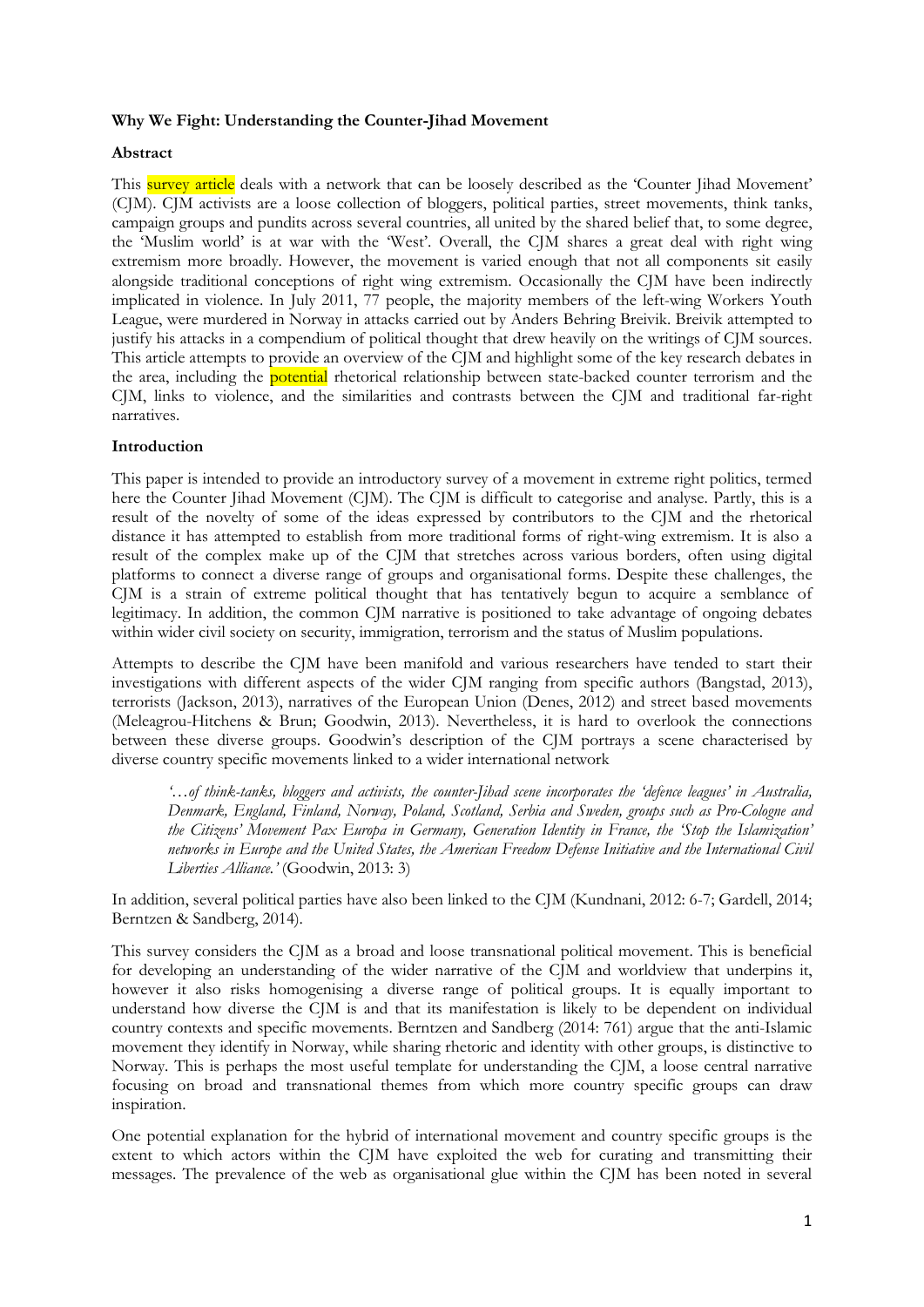accounts of the CJM and its activities (Jackson & Feldman, 2011: 32; Meleagrou-Hitchens & Brun, 2013: 52; Lee, 2015). The web has often been seen as enabling the CJM to operate more effectively, bringing together geographically separate actors into a more effective international organisation (Meleagrou-Hitchens & Brun, 2013: 3). This is also consistent with wider analysis of social movements and their use of the web to support decision making and increase the chances of engagement by reducing formal barriers to entry (Castells, 2012: 222). Activists within the CJM have also focused on the web as a key tool for organising and coordinating the movement under conditions of 'repression' (Bodissey, 2011a; see also Meleagrou-Hitchens & Brun, 2013: 18). Ironically, this reliance on the web out of the need to maintain organisational resilience also makes the CJM accessible to researchers in a way that more closed and hierarchical movements are usually not (see for example: Digital Methods Initiative, 2013).

Despite the adherence to loosely connected organisational forms, there have been attempts to foster cooperation between activists through a range of organisations such as the 910 Group (later the Centre for Vigilant Freedom, and later still the International Civil Liberties Allaince), and Stop Islamisation of Nations (SION) (Meleagrou-Hitchens & Brun, 2013: 18-20). Even more recently there are new groups emerging and forging international links. The German, Patriotic Citizens Against the Islamisation of the West (Pegida), founded in 2014, for example, was re-launched in the UK in February 2016 with a silent march in Birmingham. The revamped group is fronted by ex-EDL leader Tommy Robinson. Despite attempts to coordinate and cooperate, the CJM is bound together principally by a shared set of beliefs and a desire to perpetuate and disseminate a particular world view rather than more formal and identifiable modes of organisation.

# **Narratives of the CJM**

Several accounts have included summaries of the basic beliefs of the CJM (Carr, 2006; Zúquete, 2008; Fekete, 2011; Kundnani, 2012; Goodwin 2013; Meleagrou-Hitchens & Brun, 2013; Gardell, 2014; Lee, 2015). In addition, there is an abundance of material online describing the beliefs of the CJM written by activists themselves.[1](#page-1-0) Briefly, the beliefs of the CJM can be summed up as follows:

- Islam is not seen as a religion but a political force hostile to the West.
- The West is regarded as culturally, politically and demographically weak and in long term decline.
- The West is seen as undergoing a process of Islamisation in which Muslim immigration leads to changes in the cultural, racial and religious composition of the West and Europe in particular.
- Western leaders and elites such as the media and academia are regarded as either being complicit or incapable of preventing this process; often they are described as cultural Marxists.

Adding to the complexity of defining the CJM, echoes of the ideas that form the CJM narrative are often present to some degree in mainstream political thinking. The idea that Islam, and Islamism specifically, can be incompatible with commonly accepted Western norms is by not the exclusive preserve of a fanatical fringe (Griffin, 2012: 219). Likewise, inclusion or exclusion of groups from the CJM, in particular because membership is so ethereal, can often appear to be political point scoring. A recent early draft of an extensive report on the CJM released by campaign group Hope Not Hate was widely criticised for including several figures considered moderates in some quarters (Dysch, 2015). Carr (2006:2) describes counter jihad ideas as having spread from a fascist fringe to the conservative mainstream and highlights writers such as Mark Steyn, Niall Ferguson and Melanie Phillips. In the Norwegian context, Berntzen and Sandberg (2014: 762) identify a continuum of political groups that subscribe to counter jihad narrative to a greater or lesser extent. Caution and individual researchers' own careful judgement are ultimately the benchmarks for inclusion or exclusion from the CJM. However, two key markers can be helpful in distinguishing the extreme from the merely hawkish.

### *Islamisation conspiracy*

**.** 

Several writers have suggested conspiracy as a key marker for extremism in different interpretations of the CJM narrative (Berntzen & Sandberg, 2014: 762; Carr, 2006: 6). In particular, those who view the hypothesised Islamisation of Europe as being part of a deliberate and coordinated political project under

<span id="page-1-0"></span><sup>1</sup> A history of the CJM written from the an insider's perspective is available on the website Gates of Vienna:<http://gatesofvienna.net/notable/history-of-the-counterjihad/>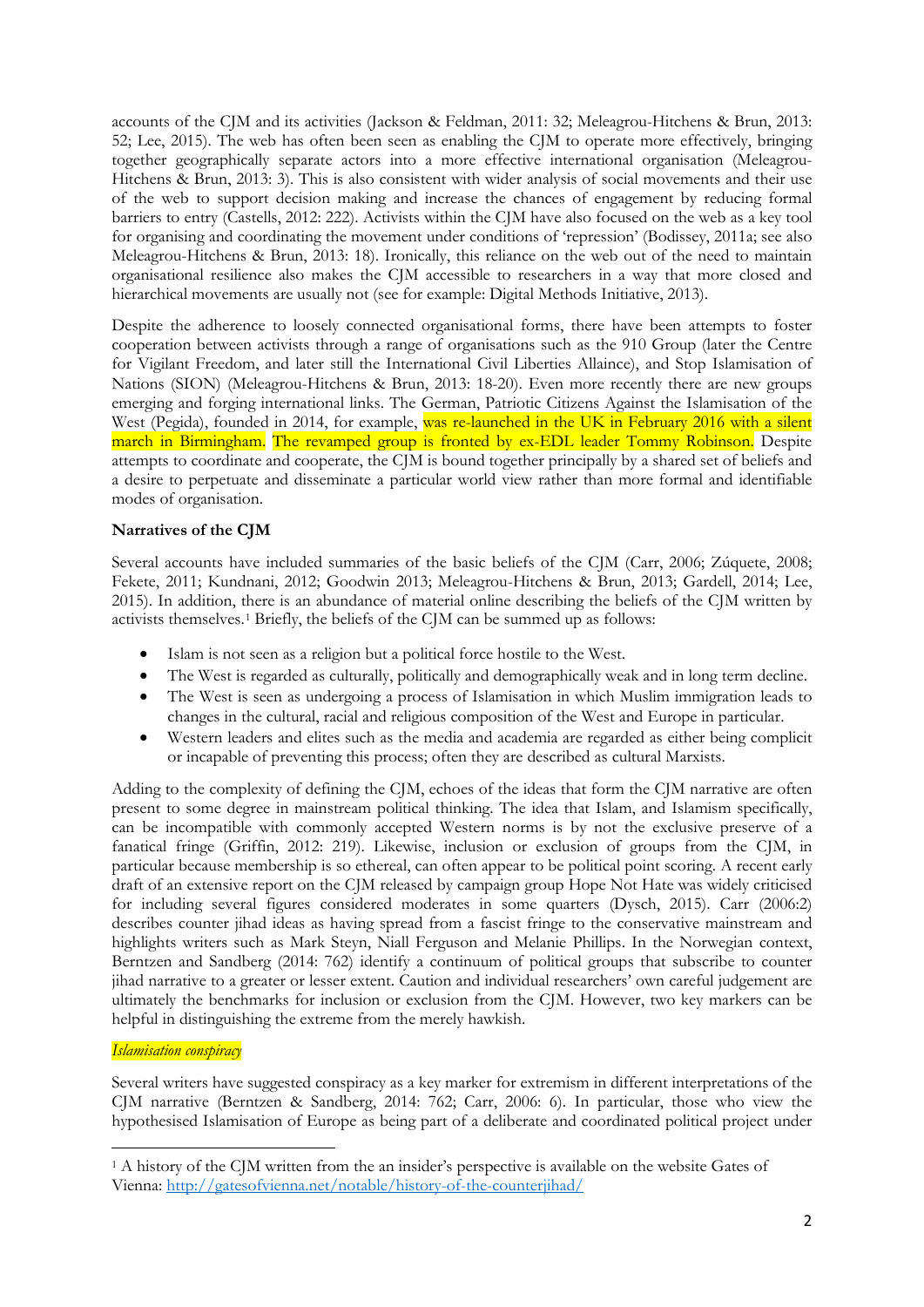the hand of Islamists and multiculturalists are generally presented as more extreme than those who lament the weakness of European leaders in the face of globalisation. The more conspiratorial version of the CJM narrative draws heavily on the Eurabia thesis which constitutes an underlying master template. The theory itself was published in *Eurabia: The Euro-Arab Axis*, written by Bat Ye'or in 2005 (a pen name for Gisèle Littman)<sup>[2](#page-2-0)</sup>. At the heart of *Eurabia* is an understanding of global politics based on a heroic version Israel and a Muslim world with an unreformed concept of jihad at its core. Europe meanwhile is presented as a nest of anti-Americanism and anti-Semitism. Europe, Ye'or argues, has surrendered to Islam and is in a state of submission (described as dhimmitude) in which Europe is forced to deny its own culture, stand silently by in the face of Muslim atrocities, accept Muslim immigration, and pay tribute through various types of economic assistance. The blame for this, according to the theory, rests with a range of folk devils including: communists, fascists (both Vichy collaborators and neo-Nazis), the media, universities, mosques and Islamic cultural centres, European bureaucrats and above all, the powerful Euro-Arab dialogue (EAD).[3](#page-2-1) Unsurprisingly, Ye'or's thesis has come in for criticism. In 2006, one writer described the Eurabia thesis as '*flat-out barking gibbersh*' (Carr, 2006: 7-8). A somewhat more sympathetic review highlighted Ye'or's acknowledgement that not all Muslims were hostile (Miller, 2006). Inevitably, post Breivik, Ye'or's work has been subject to further criticism (Bangstad, 2013: 370).

Despite the centrality of this conspiracy, the day-to-day role of **conspiracy** in the CJM may have been overstated to some degree (Meleagrou-Hitchens & Brun, 2013: 46). Analysis of websites linked to the CJM suggests strongly that the Eurabia theory is not often referred to (Lee, 2015). However, while the Eurabia thesis may not have everyday relevance within the CJM, it has attained broader significance within the movement: for example prominent CJM activist Fjordman titled one extensive series of essays *Defeating Eurabia.* It is also worth noting that despite the significance given to *Eurabia* as a political tract, it exists in a wider universe of similarly themed accounts including writers such as Oriana Fallaci, Mark Steyn, Melanie Phillips and George Weigel (Carr, 2006: 2-3; Bangstad, 2013: 371).

### *Homogeneity*

In addition to adherence to the Eurabia theory, a further possible marker for extremism is the extent to which Muslims are reduced to a homogenous group in discourse (Fekete, 2011: 35; Melagrou-Hitchens & Brun, 2013: 53). In discussing the term 'Islamophobia', Zúquete (2008: 323) argues that a defining aspect is the tendency to treat Muslims as a monolithic block. This point was also a central tool for differentiating between 'closed' and 'open' views of Islam in an early report on Islamophobia produced by the Runnymeade Trust (Conway, 1997). Some CJM activists suggest that they oppose only extremist Islam rather than Islam itself. However, this is often tokenistic and liable to be rejected in subsequent statements (Meleagrou-Hitchens & Brun, 2013: 54). Narratives are also likely to differ according to audiences, with online communities, for example, being far less guarded in their analysis when compared to public pronouncements (Ibid.). Even from within the CJM, some activists are keen to distance the movement from stereotyping and hatred of Muslims whilst acknowledging the propensity of some 'keyboard commandos' to lapse into hate speech (Goska, 2015). An alternative approach by CJM activists has been to argue that precautionary approach is necessary given the scale of the threat posed. Ye'or (who acknowledges that not all Muslims believe the same things) argues that hostility to non-believers is a major trend and that to ignore it would be 'criminal and suicidal' (Ye'or, 2011: 30).

### **Studying the CJM: key debates**

The CJM is complex and as a result it has sparked a number of ongoing debates about its nature. What follows aims to highlight some of the key debates emerging from the development of the CJM. As a survey article, it is not the aim of this text to come to conclusive positions on these questions, and many of the issues raised here cannot be settled satisfactorily based on the available research.

*The CJM and the extreme right*

**.** 

<span id="page-2-0"></span><sup>2</sup> For more on Littman, her publications and qualifications see: Bangstad, 2013.

<span id="page-2-1"></span><sup>3</sup>A more in-depth summary of Eurabia written from the point of a CJM activist can be accessed here: <http://gatesofvienna.blogspot.co.uk/2008/10/defeating-eurabia-part-1.html>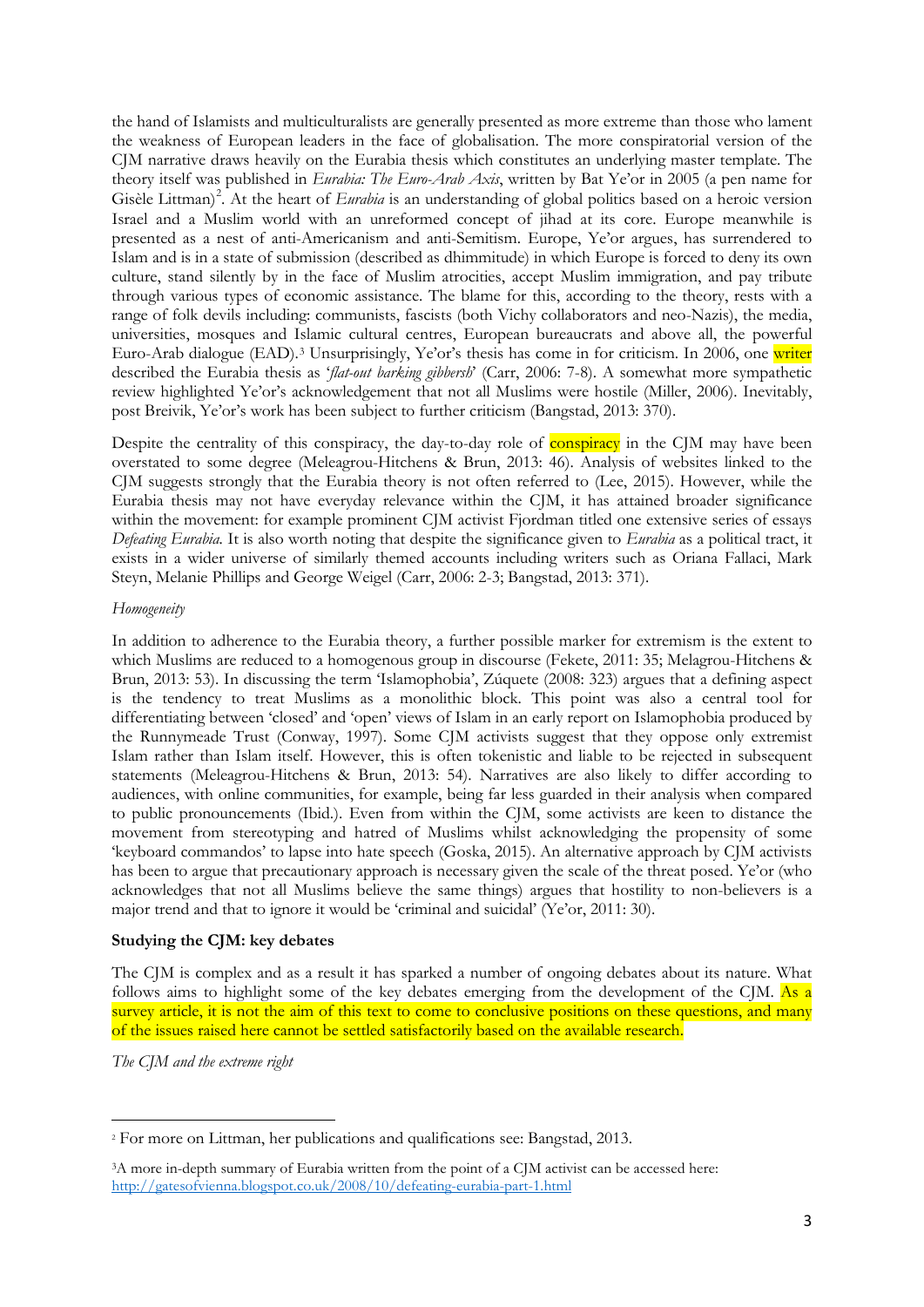Perhaps the foremost debate in this area asks where the CJM sits in respect to wider extreme right ideology. Superficially, it is easy to see the CJM as something apart from stereotypical extreme-right groups. Certainly the CJM sees itself as something apart from other extreme right groups (Melagrou-Hitchens & Brun: 29). This claim depends heavily however on two factors: the definition of the extreme right and the specific component of the CJM being analysed.

The extreme right can be thought of as a party family with common characteristics: nationalism, racism, xenophobia, anti-democracy and the strong state (Mudde, 2000: 11). Nationalism in particular can be seen as the hub from which other features extend, providing a justification for demonising outsiders and rejecting liberalism (Copsey, 2008: 78). The centrality of nationalism, however, is on first sight slightly inconsistent within the CJM given the prominence of writers who concern themselves so much with broader 'Western' culture as opposed to national identities. There are two issues here. The first is the focus on the European level as opposed to a national level political unit. Although many CJM activists do focus on the supra-national level, this is often localised in country-specific mobilisations, e.g. the English Defence League (EDL). Second, the reliance on culture as opposed to more stereotypical ethnonationalism is also seen as atypical of extreme right groups (Kundnani, 2012: 6 Meleagrou-Hitchens & Brun: 35). Indeed, the expansion of nationalism to a broader cultural level in extreme right narratives has been suggested as a potential source of future conflict as a commitment to broad Western values and seems likely to jar with the desire to protect national sovereignty (Zúquete, 2008: 329). However, its greater focus on the cultural rather than national level does not exclude the CJM from the extreme right space. For Jackson (2013: 250), the **focus on** cultural does not represent any dramatic shift in thinking. Instead, culture is used to construct a demonised other in much the same way that race was previously. Equally Meleagrou-Hitchens and Brun (2013:37) also see a potential for illiberalism in cultural nationalism. The substitution of culture for race in this way is also a trend in other extreme right groups, including those with explicitly fascist roots (Rhodes, 2009: 145; Edwards, 2012; Hafez, 2014).

Other criteria for membership to the extreme right family are also open to some question in the case of the CJM. Certainly, CJM writers have notionally incorporated democracy and a commitment to human rights (in particular free speech) into their narrative. However, this position is entirely consistent with a number of other extreme right groups that have attempted to transition to more electorally-friendly (but still extreme-right wing) narratives such as the French Front National and the British National Party (Mammone, 2009). The authenticity of many of these transitions has been widely questioned by those working on the extreme right with some suggesting that they are merely superficial masks for a more extreme inward face concealed from the public (Copsey, 2007; Mammone, 2009).

Analysis of specific CJM activists has certainly suggested that some aspects of the CJM are more extreme than others. Paul Jackson analysed the writings of Fjordman (AKA Peder Jensen) as reproduced in the Breivik manifesto and argues that they:

*'…conform to a typically fascist discourse that gravitates around tropes of heterophobia, extreme national purification, and political revolution emerging from a period of warfare and crisis.'* (Jackson, 2013: 248)

Jackson later summarises the emergent ideology underpinning Breivik and supported by Jensen as 'Islamophobic fascism' (Jackson, 2013: 265). Other analyses of the Breivik manifesto as a whole also seem to support this view, identifying Breivik's position as within the 'fascist tradition' based on his adherence to a romantic warrior ideal and fixation with (European) rebirth (Gardell, 2014: 132-3). In contrast, analysis of other activists within the CJM has stopped short or categorising them as fascist. Melagrou-Hitchens & Brun (2013: 33), focusing to some extent on the EDL, agree that they exhibit many fascist tropes, including an affinity for marches and speeches with little regard to their consequences, but overall they fall short of the revolutionary changes demanded by archetypal fascist groups. Stemming from this, Jackson highlights the range of ideological extremism within the wider CJM space – suggesting that where anti-Muslim discourse is the basis of political mobilisation it tends to be manifested in the discourse of 'neo-populist politicians' such as the Dutch Geert Wilders rather than the more explicit fascism of Jensen (Jackson, 2013: 251). In summary, the ideological position of the CJM is as varied as the activist within it. Given the extreme heterophobia on display in either interpretation, both revolutionary and more populist positions can be interpreted as lying within the extreme right space.

*The CJM and violence*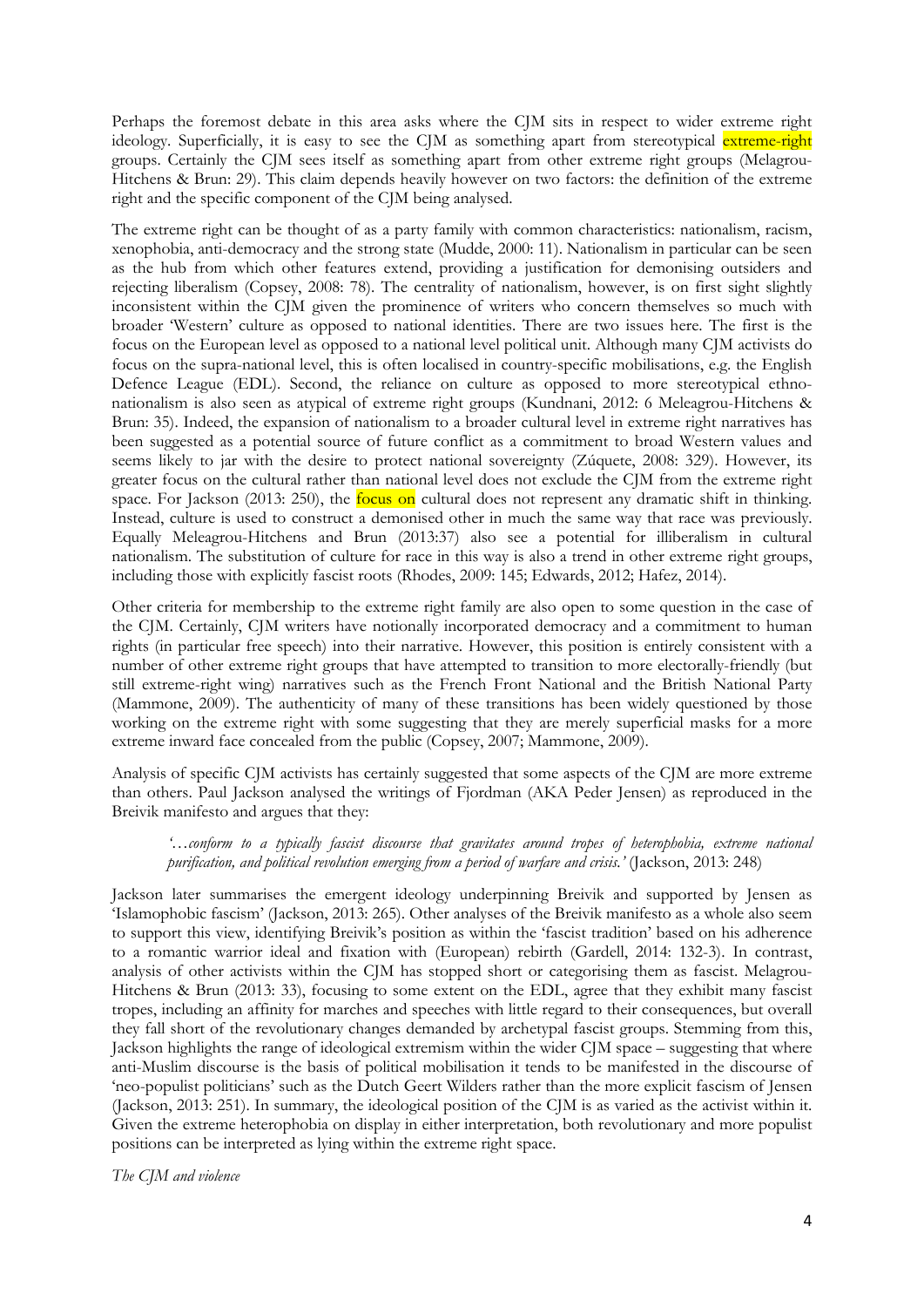Regardless of how the CJM is classified ideologically, the rhetoric in some quarters of the CJM indicates an ambiguous relationship with violence. While the CJM as a whole has not been seen to deliberately engage in, support, or condone, terroristic political violence, there is a broader question over the extent to which the CJM bears responsibility for acts of violence seemingly inspired by its activists (Meleagrou-Hitchens & Brun, 2013: 2). Certainly the CJM (in the European context) has been explored explicitly as a catalyst for political violence (Kundnani, 2012; Meleagrou-Hitchens & Brun, 2013).

The clearest case of violence linked to the CJM is that of Anders Breivik; the commonalities between Breivik and the CJM have been noted by several writers (Kundnani, 2012: 4; Jackson, 2013; Meleagrou-Hitchens & Brun, 2013:2; Goodwin, 2013: 4; Titley, 2014). Prior to launching his attacks, Breivik posted a compendium that featured the plagiarised writings of prominent CJM activists (Gardell, 2014). The relative significance of different activists has been speculated at, but key figures include Bat Ye'or, Robert Spencer and Fjordman (Bertnzen & Sandberg, 2014:763; Gardell, 2014: 132). Of the 772,643 words of the Breivik manifesto, 112,735 were reproductions of Fjordman's writings (Jackson, 2013: 248).

Despite these influences, Breivik was not claimed by any wider political group, lacked extensive social networks and is often described as a 'lone wolf' terrorist (Berntzen & Sandberg, 2014: 772). Certainly this explanation has been embraced by CJM. Following the attacks Fjordman published several essays attempting to distance Breivik from the wider movement (Fjordman 2011; 2012). More recently Fjordman published an essay attacking Breivik's mental state claiming that Breivik wanted to damage 'Islam-critical' writers (Spencer, 2014; Fjordman, 2015). Despite attempts to distance Breivik from the CJM, the fact remains that he was able to steep himself in the counter jihad world view in part thanks to the efforts of CJM activists. Jackson suggests that such writings provide a 'license to hate', or a framework to justify acts of violence (Jackson, 2013: 248). Kallis (2007: 8) develops the concept of license as an explanation for how seemingly 'normal' people can engage in transgressive acts such as violence. Drawing on examples from the Eastern front in the Second World War, Kallis suggests that there are two stages to license, the most immediate is the granting of permission from some source of authority i.e. 'license to kill' (Kallis, 2007: 9). The second, and longer term source of license is a continuous campaign of dehumanisation, 'license to hate' (Kallis, 2007: 9). It is in this latter category that Jackson places the work of Fjordman.

It should also be considered that the Breivik attacks were spectaculars, commanding media attention around the world, and included a compendium conveniently setting out the motivation. However, most violence directed against minority groups does not make the headlines and it is unplanned. Street movements in particular have the potential to lead to violence, in particular violence directed against groups demonised by political rhetoric. The English Defence League's demonstrations were often accompanied by violence directed against counter demonstrators, the police and Asians (Treadwell & Garland: 2011: 629-630; BBC, 2015b). In addition, there is a constant low level background of hate incidents that also seem to reflect the CJM narrative although the degree to which these can be described as ideological is open to question (Littler & Feldman, 2015, see also: Rawlinson, 2015; Gani 2015).

### *CJM and official security narratives*

Lastly, it is worth considering the extent to which the CJM narrative aligns with more mainstream political narratives. Following 9/11, Muslim communities in Western countries have become potential targets for both the extreme right and to some extent government counter terrorist policies (Abbas, 2004). Some argue that Muslims' outsider status predates the 9/11 attacks (Abbas, 2004: 32; Carr, 2006: 18; Fekete, 2011: 39). Nevertheless, the focus on counter terrorism activities in the wake of the 9/11 attacks has been presented as leading to anti-Muslim sentiment and furthering exclusion (Fekete, 2004: 4).

The idea that extreme groups can feed off, and in the process radicalise, one another is well established (Eatwell, 2006). Kundnani (2012: 10) develops this model of cumulative extremism further to include government security narratives, highlighting the (unwitting) alignment between the counter-terrorism rhetoric of governments and the claims made by extreme right groups. In particular, he identifies the reliance on a values and identity narrative that conforms closely to that of counter jihad groups (Kundnani, 2012: 15). Fekete (2011: 40) also notes the importance of locating counter jihad politics in the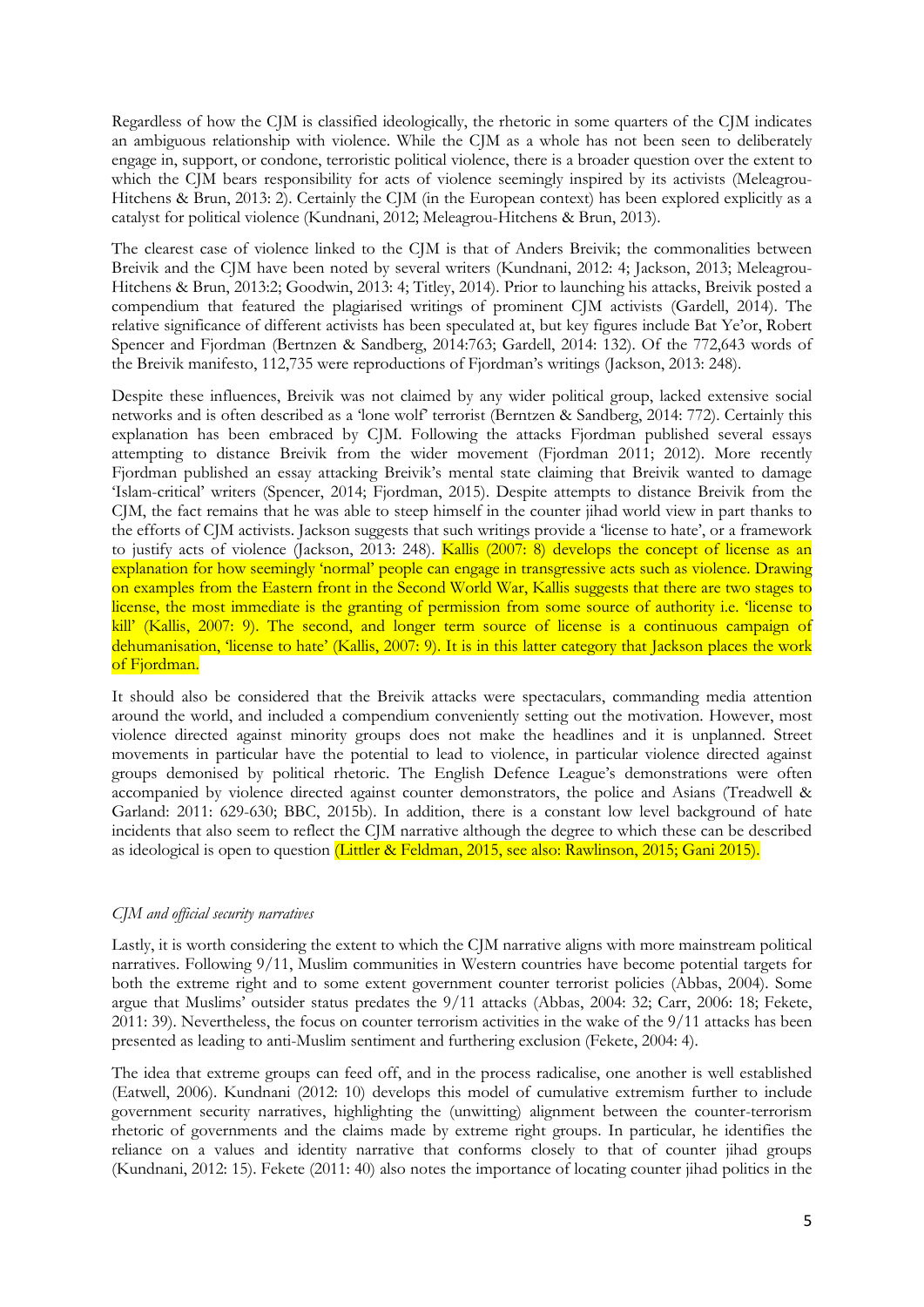context of the global security environment. Further analysis is needed in order to properly contextualise the links between government and counter jihad narratives, however this initial speculation highlights the salience of the counter jihad narrative given the wider political climate.

## **Conclusions**

This paper is intended to provide a brief and broad overview of the CJM. Crucially, the CJM is presented as being fluid. Different observers will draw a different political line around the movement, often largely reflecting their own political concerns. While there are some useful markers of extremism, a researcher's considered judgement and extreme caution are essential. Indeed, it is worth questioning the extent to which the CJM can really be considered a coherent movement. Despite the fact that activists themselves recognise the existence of the movement, the lines between membership and non-membership are blurred and contested. Despite this, there is value to considering the 'top level' narrative of the counter jihad in order to understand the common components in the narratives of a diverse set of groups ranging from political activists to fully registered political parties. Readers should recognise, however, that this narrative is filtered through national and organisational concerns on the ground.

Of greater importance is the possible future challenge the CJM represents to the existing political narrative in Europe and the US. The CJM offers a distinctive narrative, one drenched in the language of human rights, populism and cultural nationalism. This is far removed from the stereotypical view of rightwing extremism. Whether or not the CJM can be interpreted as being within the extreme right space set out by Mudde (2000) depends largely on how specific concepts are interpreted by the researcher and the characteristics of specific groups being analysed. It is also worth considering that the ideas developed by the CJM are not bound to it indefinitely. Instead, specific concepts such as the Islamisation conspiracy have the potential to leak out and be adopted by others. In some cases these ideas may find favour in politicians closer to the mainstream, in others, they may be adopted by more extreme groups. The continued use of force by the US and European powers in the Middle East, the rise of ISIS, and the refugee crisis, all contribute to the salience, and therefore the political potential, of the counter jihad narrative.

Many of the groups aligned with the CJM so far can be dismissed as flash in the pan social movements and ultra fringe political parties and in general there is limited evidence so far that the CJM world view is gaining serious traction in civic debates. However, there are worrying aberrations. The (currently) ongoing Trump primary campaign in the US (Iftikhar, 2015), the success of the formerly fascist French Front National in the wake of the Paris attacks (Wilsher, 2015), and the willingness of Czech President Miloš Zeman to address anti-Muslim campaigners (Lane, 2015), seem to suggest that in some circles the CJM narrative is seen as having political value. At least one scholar has also highlighted the 'lethal mainstreaming' of previously taboo ideas as established political actors seek to cash in on far-right narratives in an atmosphere of crisis (Kallis, 2013: 221). The rhetoric of the CJM, in particular its focus on human rights, may constitute the boldest attempt yet to normalise what is (in many cases) an exclusionary narrative predicated on a conspiratorial and homogenised view of both the Muslim world and the West.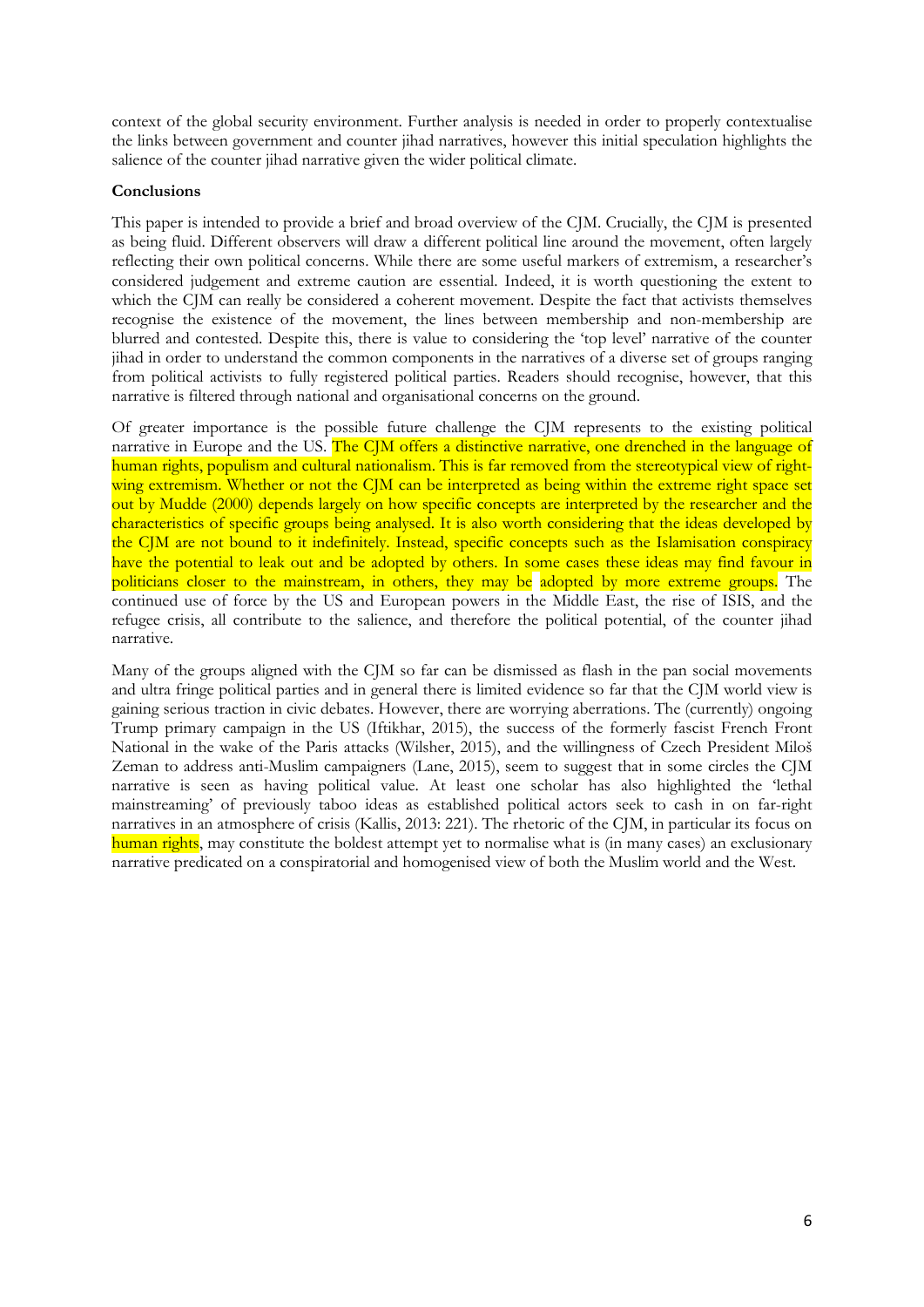# **Bibliography**

Abbas, T. (2004). After 9/11: British South Asian Muslims, Islamophobia, Multiculturalism, and the State. *The American Journal of Islamic Social Sciences*, *21*(3), 26–38.

Bangstad, S. (2013). Eurabia Comes to Norway. *Islam and Christian–Muslim Relations*, *24*(3), 369–391.

BBC (2015b) '50 sentenced for EDL protest violence in Birmingham' [online] available at: <http://www.bbc.co.uk/news/uk-england-birmingham-30760075> accessed 5th January 2016

BBC, (2015a) ''Anti-Islamisation' group Pegida UK holds Newcastle march' [online] available at: <http://www.bbc.co.uk/news/uk-england-tyne-31657167> accessed 6th January 2016

Berntzen, L. E., & Sandberg, S. (2014). The Collective Nature of Lone Wolf Terrorism: Anders Behring Breivik and the Anti-Islamic Social Movement. *Terrorism and Political Violence*, *26*(5), 759–779.

Bodissey, B (2011a). 'Rebirth and Resistance' [online] available at: <http://gatesofvienna.net/2011/09/rebirth-and-resistance/> accessed 6<sup>th</sup> January 2016.

Bodissey, B (2011b). 'An Open Letter to Pamela Geller' [online] available at: <http://gatesofvienna.blogspot.co.uk/2011/06/open-letter-to-pamela-geller.html> accessed 13th January 2016.

Carr, M. (2006). You are now entering Eurabia. *Race & Class*, *48*(1), 1–22.

Castells, M. (2012). *Networks of Outrage and Hope: Social Movements in the Internet Age*. Cambridge: Polity

Conway, G. (1997). *Islamophobia: A challenge for us all*. Runnymede Trust.

Copsey, N. (2007). Changing course or changing clothes? Reflections on the ideological evolution of the British National Party 1999–2006. *Patterns of Prejudice*, *41*(1), 61–82.

Copsey, N. (2008). Contemporary British fascism: The British National Party and the quest for legitimacy: Second Edition. Basingstoke: Palgrave MacMillan

Denes, N. (2012). "Welcome to the Counterjihad": Uncivil Networks and the Narration of European Public Spheres. *Journal of Civil Society*, *8*(3), 289–306.

Digital Methods Initiative (2013) What does the internet add? Studying counter-jihadism online. [online] available at:<https://www.digitalmethods.net/CounterJihadism/> accessed 6th January 2016.

Dysch, M. (2015) 'Concerns over report into anti-Muslim hatred in Britain' [online] available at: <http://www.thejc.com/news/uk-news/151167/concerns-over-report-anti-muslim-hatred-britain> accessed: 6th January 2016.

Eatwell, R. (2006). Community Cohesion and Cumulative Extremism in Contemporary Britain. *The Political Quarterly*, *77*(2), 204–216.

Edwards, G. O. (2012). A comparative discourse analysis of the construction of "in-groups" in the 2005 and 2010 manifestos of the British National Party. *Discourse & Society*, 23(3), 245–258.

Fekete, L. (2004). Anti-Muslim Racism and the European Security State. *Race & Class*, 46(1), 3-29.

Fjordman (2011) Thoughts on the Recent Atrocities [online] available at: <http://gatesofvienna.net/2011/07/thoughts-on-the-recent-atrocities/> accessed: 27/11/15

Fjordman (2012) Breivik the Narcissist [online] available at: [http://gatesofvienna.net/2012/04/breivik](http://gatesofvienna.net/2012/04/breivik-the-narcissist/)[the-narcissist/](http://gatesofvienna.net/2012/04/breivik-the-narcissist/) accessed: 27/11/15

Fjordman (2015) The Breivik Myths, Part 1 [online] available at: [http://gatesofvienna.net/2015/07/the](http://gatesofvienna.net/2015/07/the-breivik-myths-part-1/)[breivik-myths-part-1/](http://gatesofvienna.net/2015/07/the-breivik-myths-part-1/) accessed 27/11/15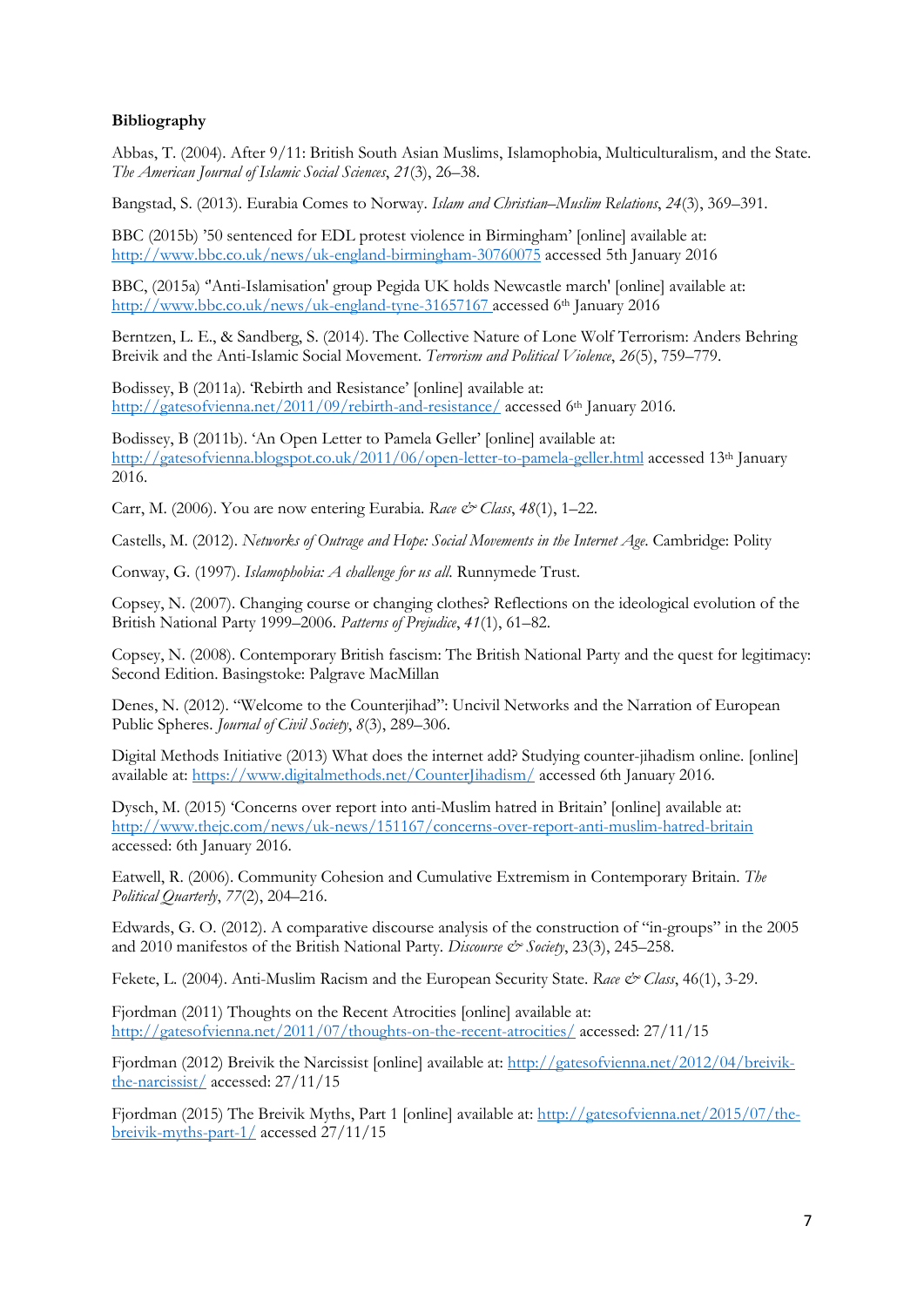Gani, A. (2015) Targeting of London Muslims triples after Paris attacks. [online] available at: [https://www.theguardian.com/uk-news/2015/dec/04/attacks-against-london-muslims-triple-in-wake](https://www.theguardian.com/uk-news/2015/dec/04/attacks-against-london-muslims-triple-in-wake-of-paris-attacks)[of-paris-attacks](https://www.theguardian.com/uk-news/2015/dec/04/attacks-against-london-muslims-triple-in-wake-of-paris-attacks) accessed July 1 2016.

Gardell, M. (2014). Crusader Dreams: Oslo 22/7, Islamophobia, and the Quest for a Monocultural Europe. *Terrorism and Political Violence*, *26*(1), 129–155.

Geller, P. (2011). 'EDL Shake-Up' [online] available at: [http://pamelageller.com/2011/06/edl-shake](http://pamelageller.com/2011/06/edl-shake-up.html/)[up.html/](http://pamelageller.com/2011/06/edl-shake-up.html/) accessed: 12<sup>th</sup> January 2016.

Goodwin, M. (2013). *The Roots of Extremism: The English Defence League and the Counter-Jihad Challenge.* Chatham House.

Goska, D. (2015) 'Counter-Jihad: We're about truth not hate' [online] available at: <http://www.frontpagemag.com/fpm/261187/counter-jihad-were-about-truth-not-hate-danusha-v-goska> accessed 7th January 2015.

Griffin, R. (2012) *Terrorist's Creed: Fanatical Violence and the Human Need for Meaning*. Basingstoke: Palgrave Macmillan.

Hafez, F. (2014). Shifting borders: Islamophobia as common ground for building pan-European rightwing unity. *Patterns of Prejudice*, *48*(5), 479–499.

Hopkins, S. (2016)' Pegida: Tommy Robinson Reveals New Leaders Paul Weston And Sharia Watch's Anne Marie Waters [online] available at: [http://www.huffingtonpost.co.uk/2016/01/04/pegida-tommy](http://www.huffingtonpost.co.uk/2016/01/04/pegida-tommy-robinson-reveals-new-leaders_n_8911438.html)[robinson-reveals-new-leaders\\_n\\_8911438.html](http://www.huffingtonpost.co.uk/2016/01/04/pegida-tommy-robinson-reveals-new-leaders_n_8911438.html) accessed 6th January 2016.

Iftikhar, A. (2015) 'Where will Trump stop?' [online] available at: <http://www.theatlantic.com/politics/archive/2015/12/how-far-will-trump-go/419340/> accessed 11th Januray 2015

Jackson, P and Feldman, M (2011). *The EDL: Britain's 'New Far-Right' Social Movement*. Northampton: The University of Northampton

Jackson, P. (2013). The License to Hate: Peder Jensen's Fascist Rhetoric in Anders Breivik's Manifesto 2083: A European Declaration of Independence. *Democracy and Security*, *9*(3), 247–269.

Kallis, A. (2007). "Licence" and Genocide in the East : Reflections on Localised Eliminationist Violence during the First Stages of "Operation Barbarossa" (1941). *Studies in Ethnicity and Nationalism*, *3*(7), 6–23.

Kallis, A. (2013). Far-Right "Contagion" or a Failing "Mainstream"? How Dangerous Ideas Cross Borders and Blur Boundaries. *Democracy and Security*, *9*(3), 221–246.

Kundnani, A. (2012). *Blind Spot? Security Narratives and Far-Right Violence in Europe*. The Hague: ICCT Research Paper (June 2012).

Lane, O. (2015) 'Eastern Europe Rising: Czech President Speaks At Anti-Islam Rally With PEGIDA Leaders, Tommy Robinson' [online] available at: [http://www.breitbart.com/london/2015/11/17/eastern-europe-rising-czech-president-speaks-anti](http://www.breitbart.com/london/2015/11/17/eastern-europe-rising-czech-president-speaks-anti-islam-rally-pegida-leaders-tommy-robinson/)[islam-rally-pegida-leaders-tommy-robinson/](http://www.breitbart.com/london/2015/11/17/eastern-europe-rising-czech-president-speaks-anti-islam-rally-pegida-leaders-tommy-robinson/) accessed 11th January 2016.

Lee, B. (2015). A Day in the "Swamp": Understanding Discourse in the Online Counter-Jihad Nebula. *Democracy and Security*, *11*(3), 248–274.

Littler, M and Feldman, M (2015) *Tell MAMA Reporting 2014/2015: Annual Monitoring, Cumulative Extremism, and Policy Implications.* Teeside: Centre for Fascist, Anti-Fascist and Post-Fascist Studies.

Mammone, A. (2009). The Eternal Return? Faux Populism and Contemporarization of Neo-Fascism across Britain, France and Italy. *Journal of Contemporary European Studies*, *17*(2), 171–192.

Meleagrou-Hitchens, A., & Brun, H. (2013). *A Neo-Nationalist Network: The English Defence League and Europe's Counter-Jihad Movement*. London.